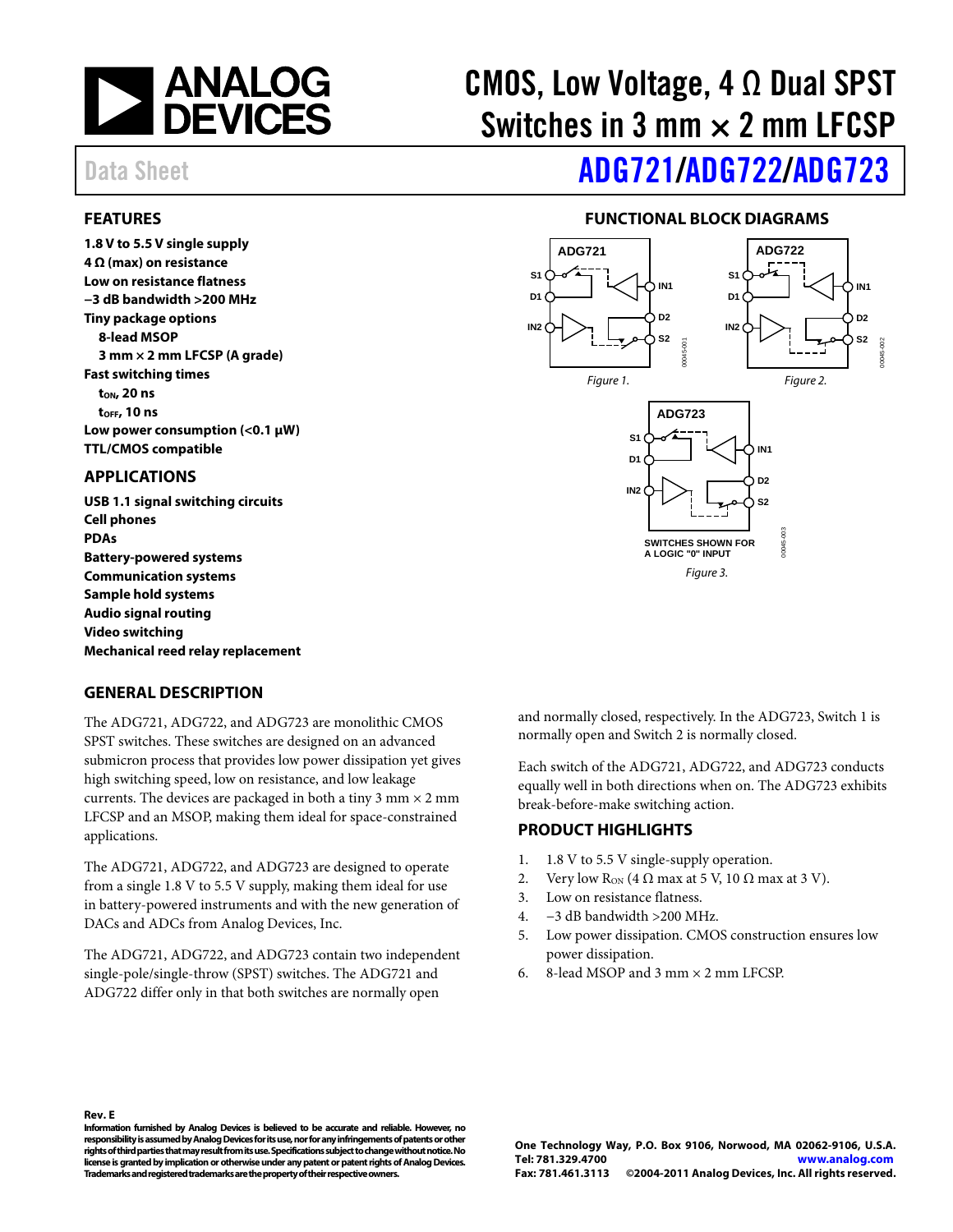## **TABLE OF CONTENTS**

### <span id="page-1-0"></span>**REVISION HISTORY**

| $10/11$ —Rev. D to Rev. E |
|---------------------------|
|                           |

### $4/11$ -Rev. C to Rev. D

|--|--|--|--|

### $1/11$ -Rev. B to Rev. C

### $2/07$ —Rev. A to Rev. B

#### 3/04-Rev. 0 to Rev. A

| ADG721/ADG722/ADG723 Supply Voltages  12 |  |
|------------------------------------------|--|
|                                          |  |
|                                          |  |
|                                          |  |
|                                          |  |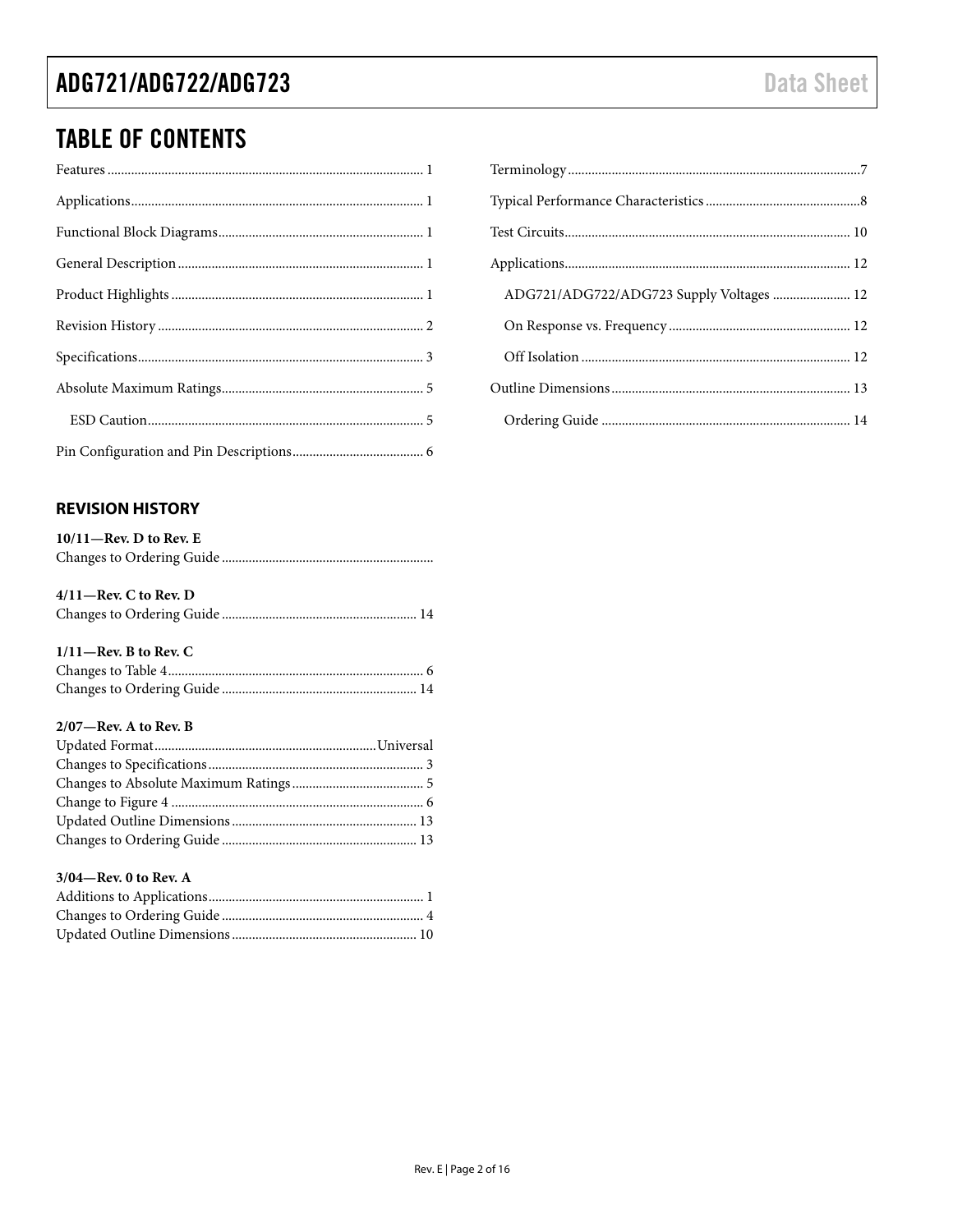### <span id="page-2-0"></span>SPECIFICATIONS

 $\rm V_{\rm DD}$  = 5 V ± 10%, GND = 0 V. All specifications −40°C to +85°C, unless otherwise noted.

### **Table 1.**

| A, B Grade <sup>1</sup>                                  |                |                                     |              |                                                                                  |
|----------------------------------------------------------|----------------|-------------------------------------|--------------|----------------------------------------------------------------------------------|
| <b>Parameter</b>                                         | $+25^{\circ}C$ | $-40^{\circ}$ C to +85 $^{\circ}$ C | Unit         | <b>Test Conditions/Comments</b>                                                  |
| <b>ANALOG SWITCH</b>                                     |                |                                     |              |                                                                                  |
| Analog Signal Range                                      |                | 0 to V <sub>DD</sub>                | $\sf V$      |                                                                                  |
| On Resistance, R <sub>ON</sub>                           | 2.5            |                                     | $\Omega$ typ | $V_s = 0$ V to $V_{DD}$ , $I_s = -10$ mA                                         |
|                                                          | 4              | 5                                   | $\Omega$ max | See Figure 12                                                                    |
| On Resistance Match Between Channels, ΔR <sub>ON</sub>   | 0.3            |                                     | $\Omega$ typ | $V_s = 0 V$ to $V_{DD}$ , $I_s = -10$ mA                                         |
|                                                          |                | 1.0                                 | $\Omega$ max |                                                                                  |
| On Resistance Flatness, RFLAT(ON)                        | 0.85           |                                     | $\Omega$ typ | $V_s = 0$ V to $V_{DD}$ , $I_s = -10$ mA                                         |
|                                                          |                | 1.5                                 | $\Omega$ max |                                                                                  |
| LEAKAGE CURRENTS - A Grade                               |                |                                     |              | $V_{DD} = 5.5 V$                                                                 |
| Source off Leakage, Is (OFF)                             | ±0.01          |                                     | nA typ       | $V_s = 4.5$ V/1 V, V <sub>D</sub> = 1 V/4.5 V, see Figure 13                     |
| Drain off Leakage, I <sub>D</sub> (OFF)                  | ±0.01          |                                     | nA typ       | $V_s = 4.5 V/1 V, V_D = 1 V/4.5 V$ , see Figure 13                               |
| Channel on Leakage, I <sub>D</sub> , I <sub>S</sub> (ON) | ±0.01          |                                     | nA typ       | $V_S = V_D = 1$ V or $V_S = V_D = 4.5$ V, see Figure 14                          |
| <b>LEAKAGE CURRENTS - B Grade</b>                        |                |                                     |              | $V_{DD} = 5.5 V$                                                                 |
| Source off Leakage, I <sub>s</sub> (OFF)                 | ±0.01          |                                     | nA typ       | $V_s = 4.5 V/1 V, V_D = 1 V/4.5 V$                                               |
|                                                          | $\pm 0.25$     | $\pm 0.35$                          | nA max       | <b>Test Circuit 2</b>                                                            |
| Drain off Leakage, I <sub>D</sub> (OFF)                  | ±0.01          |                                     | nA typ       | $V_s = 4.5$ V/1 V, V <sub>D</sub> = 1 V/4.5 V                                    |
|                                                          | ±0.25          | $\pm 0.35$                          | nA max       | See Figure 13                                                                    |
| Channel on Leakage, I <sub>D</sub> , I <sub>s</sub> (ON) | ±0.01          |                                     | nA typ       | $V_S = V_D = 1$ V or $V_S = V_D = 4.5$ V                                         |
|                                                          | ±0.25          | $\pm 0.35$                          | nA max       | See Figure 14                                                                    |
| <b>DIGITAL INPUTS</b>                                    |                |                                     |              |                                                                                  |
| Input High Voltage, VINH                                 |                | 2.4                                 | V min        |                                                                                  |
| Input Low Voltage, VINL                                  |                | 0.8                                 | V max        |                                                                                  |
| <b>Input Current</b>                                     |                |                                     |              |                                                                                  |
| $I_{INL}$ or $I_{INH}$                                   | 0.005          |                                     | µA typ       | $V_{IN} = V_{INL}$ or $V_{INH}$                                                  |
|                                                          |                | ±0.1                                | µA max       |                                                                                  |
| DYNAMIC CHARACTERISTICS <sup>2</sup>                     |                |                                     |              |                                                                                  |
| t <sub>on</sub>                                          | 14             |                                     | ns typ       | $R_{L} = 300 \Omega$ , C <sub>L</sub> = 35 pF                                    |
|                                                          |                | 20                                  | ns max       | $V_s = 3 V$ , see Figure 15                                                      |
| toff                                                     | 6              |                                     | ns typ       | $R_L = 300 \Omega$ , $C_L = 35 pF$                                               |
|                                                          |                | 10                                  | ns max       | $V_s = 3 V$ , see Figure 15                                                      |
| Break-Before-Make Time Delay, to (ADG723 Only)           | 7              |                                     | ns typ       | $R_L = 300 \Omega$ , $C_L = 35 pF$                                               |
|                                                          |                | 1                                   | ns min       | $V_{S1} = V_{S2} = 3 V$ , see Figure 16                                          |
| Charge Injection                                         | 2              |                                     | pC typ       | $V_s = 2 V$ , R <sub>s</sub> = 0 $\Omega$ , C <sub>L</sub> = 1 nF, see Figure 17 |
| Off Isolation                                            | $-60$          |                                     | dB typ       | $R_L = 50 \Omega$ , C <sub>L</sub> = 5 pF, f = 10 MHz                            |
|                                                          | -80            |                                     | dB typ       | $R_L$ = 50 $\Omega$ , C <sub>L</sub> = 5 pF, f = 1 MHz, see Figure 18            |
| Channel-to-Channel Crosstalk                             | $-77$          |                                     | dB typ       | $R_L = 50 \Omega$ , C <sub>L</sub> = 5 pF, f = 10 MHz                            |
|                                                          | $-97$          |                                     | dB typ       | $R_L = 50 \Omega$ , C <sub>L</sub> = 5 pF, f = 1 MHz, see Figure 19              |
| Bandwidth -3 dB                                          | 200            |                                     | MHz typ      | $R_L = 50 \Omega$ , C <sub>L</sub> = 5 pF, see Figure 20                         |
| $CS$ (OFF)                                               | 7              |                                     | pF typ       |                                                                                  |
| $C_D$ (OFF)                                              | $\overline{7}$ |                                     | pF typ       |                                                                                  |
| $C_D$ , $C_S$ (ON)                                       | 18             |                                     | pF typ       |                                                                                  |
| POWER REQUIREMENTS                                       |                |                                     |              | $V_{DD} = 5.5 V$                                                                 |
| <b>I</b> <sub>DD</sub>                                   | 0.001          |                                     | µA typ       | Digital inputs = $0V$ or $5V$                                                    |
|                                                          |                | 1.0                                 | µA max       |                                                                                  |

<sup>1</sup> Temperature range: A, B grades, −40°C to +85°C. All specifications apply to both grades unless otherwise stated.

<sup>2</sup> Guaranteed by design; not subject to production test.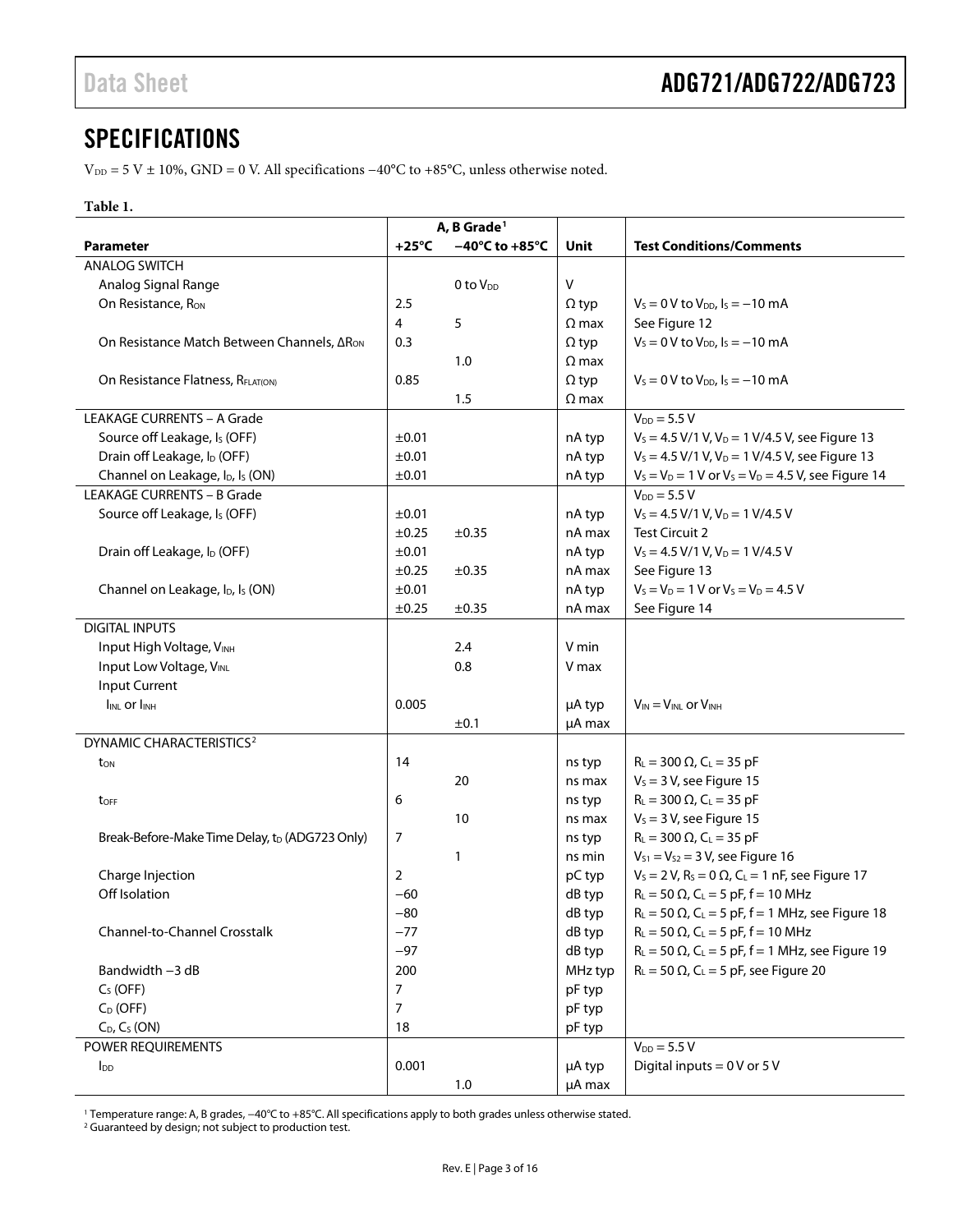V<sub>DD</sub> = 3 V ± 10%, GND = 0 V. All specifications −40°C to +85°C, unless otherwise noted.

#### **Table 2.**

|                                                          | A, B Grades <sup>1</sup> |                                     |              |                                                                                   |
|----------------------------------------------------------|--------------------------|-------------------------------------|--------------|-----------------------------------------------------------------------------------|
| <b>Parameter</b>                                         | $+25^{\circ}$ C          | $-40^{\circ}$ C to +85 $^{\circ}$ C | Unit         | <b>Test Conditions/Comments</b>                                                   |
| <b>ANALOG SWITCH</b>                                     |                          |                                     |              |                                                                                   |
| Analog Signal Range                                      |                          | $0$ to $V_{DD}$                     | $\sf V$      |                                                                                   |
| On Resistance, R <sub>ON</sub>                           | 6.5                      |                                     | $\Omega$ typ | $V_s = 0 V$ to $V_{DD}$ , $I_s = -10$ mA                                          |
|                                                          |                          | 10                                  | $\Omega$ max | See Figure 12                                                                     |
| On Resistance Match Between Channels, ΔR <sub>ON</sub>   | 0.3                      |                                     | $\Omega$ typ | $V_s = 0$ V to $V_{DD}$ , $I_s = -10$ mA                                          |
|                                                          |                          | 1.0                                 | $\Omega$ max |                                                                                   |
| On Resistance Flatness, RFLAT(ON)                        | 3.5                      |                                     | $\Omega$ typ | $V_s = 0$ V to $V_{DD}$ , $I_s = -10$ mA                                          |
| <b>LEAKAGE CURRENTS - A Grade</b>                        |                          |                                     |              | $V_{DD} = 3.3 V$                                                                  |
| Source off Leakage, I <sub>s</sub> (OFF)                 | ±0.01                    |                                     | nA typ       | $V_s = 3 V/1 V$ , $V_D = 1 V/3 V$ , see Figure 13                                 |
| Drain off Leakage, I <sub>D</sub> (OFF)                  | ±0.01                    |                                     | nA typ       | $V_s = 3 V/1 V$ , $V_D = 1 V/3 V$ , see Figure 13                                 |
| Channel on Leakage, I <sub>D</sub> , I <sub>S</sub> (ON) | ±0.01                    |                                     | nA typ       | $V_S = V_D = 1$ V or 3 V, Figure 14                                               |
| <b>LEAKAGE CURRENTS - B Grade</b>                        |                          |                                     |              | $V_{DD} = 3.3 V$                                                                  |
| Source off Leakage, Is (OFF)                             | ±0.01                    |                                     | nA typ       | $V_S = 3 V/1 V$ , $V_D = 1 V/3 V$                                                 |
|                                                          | ±0.25                    | $\pm 0.35$                          | nA max       | See Figure 13                                                                     |
| Drain off Leakage, I <sub>D</sub> (OFF)                  | ±0.01                    |                                     | nA typ       | $V_S = 3 V/1 V$ , $V_D = 1 V/3 V$                                                 |
|                                                          | ±0.25                    | $\pm 0.35$                          | nA max       | See Figure 13                                                                     |
| Channel on Leakage, I <sub>D</sub> , I <sub>S</sub> (ON) | ±0.01                    |                                     | nA typ       | $V_S = V_D = 1 V$ or 3 V                                                          |
|                                                          | ±0.25                    | ±0.35                               | nA max       | See Figure 14                                                                     |
| <b>DIGITAL INPUTS</b>                                    |                          |                                     |              |                                                                                   |
| Input High Voltage, VINH                                 |                          | 2.0                                 | V min        |                                                                                   |
| Input Low Voltage, VINL                                  |                          | 0.4                                 | V max        |                                                                                   |
| Input Current                                            |                          |                                     |              |                                                                                   |
| <b>INLOr INH</b>                                         | 0.005                    |                                     | µA typ       | $V_{IN} = V_{INL}$ or $V_{INH}$                                                   |
|                                                          |                          | ±0.1                                | µA max       |                                                                                   |
| DYNAMIC CHARACTERISTICS <sup>2</sup>                     |                          |                                     |              |                                                                                   |
| ton                                                      | 16                       |                                     | ns typ       | $R_L = 300 \Omega$ , $C_L = 35 pF$                                                |
|                                                          |                          | 24                                  | ns max       | $V_s = 2 V$ , see Figure 15                                                       |
| toff                                                     | 7                        |                                     | ns typ       | $R_L = 300 \Omega$ , $C_L = 35 pF$                                                |
|                                                          |                          | 11                                  | ns max       | $V_s = 2 V$ , see Figure 15                                                       |
| Break-Before-Make Time Delay, to (ADG723 Only)           | 7                        |                                     | ns typ       | $R_L = 300 \Omega$ , $C_L = 35 pF$                                                |
|                                                          |                          | 1                                   | ns min       | $V_{S1} = V_{S2} = 2 V$ , see Figure 16                                           |
| Charge Injection                                         | $\overline{2}$           |                                     | pC typ       | $V_s = 1.5$ V, R <sub>s</sub> = 0 $\Omega$ , C <sub>L</sub> = 1 nF, see Figure 17 |
| Off Isolation                                            | -60                      |                                     | dB typ       | $R_L = 50 \Omega$ , C <sub>L</sub> = 5 pF, f = 10 MHz                             |
|                                                          | $-80$                    |                                     | dB typ       | $R_L$ = 50 $\Omega$ , C <sub>L</sub> = 5 pF, f = 1 MHz, see Figure 18             |
| Channel-to-Channel Crosstalk                             | $-77$                    |                                     | dB typ       | $R_{L} = 50 \Omega$ , C <sub>L</sub> = 5 pF, f = 10 MHz                           |
|                                                          | $-97$                    |                                     | dB typ       | $R_L$ = 50 $\Omega$ , C <sub>L</sub> = 5 pF, f = 1 MHz, see Figure 19             |
| Bandwidth -3 dB                                          | 200                      |                                     | MHz typ      | $R_L = 50 \Omega$ , C <sub>L</sub> = 5 pF, see Figure 20                          |
| $CS$ (OFF)                                               | $\overline{7}$           |                                     | pF typ       |                                                                                   |
| $C_D$ (OFF)                                              | $\overline{7}$           |                                     | pF typ       |                                                                                   |
| $C_D$ , $C_S$ (ON)                                       | 18                       |                                     | pF typ       |                                                                                   |
| POWER REQUIREMENTS                                       |                          |                                     |              | $V_{DD} = 3.3 V$                                                                  |
| $I_{DD}$                                                 | 0.001                    |                                     | µA typ       | Digital inputs = $0V$ or $3V$                                                     |
|                                                          |                          | $1.0\,$                             | µA max       |                                                                                   |

<sup>1</sup> Temperature range: A, B Grades, −40°C to +85°C. All specifications apply to both grades unless otherwise stated.

<sup>2</sup> Guaranteed by design; not subject to production test.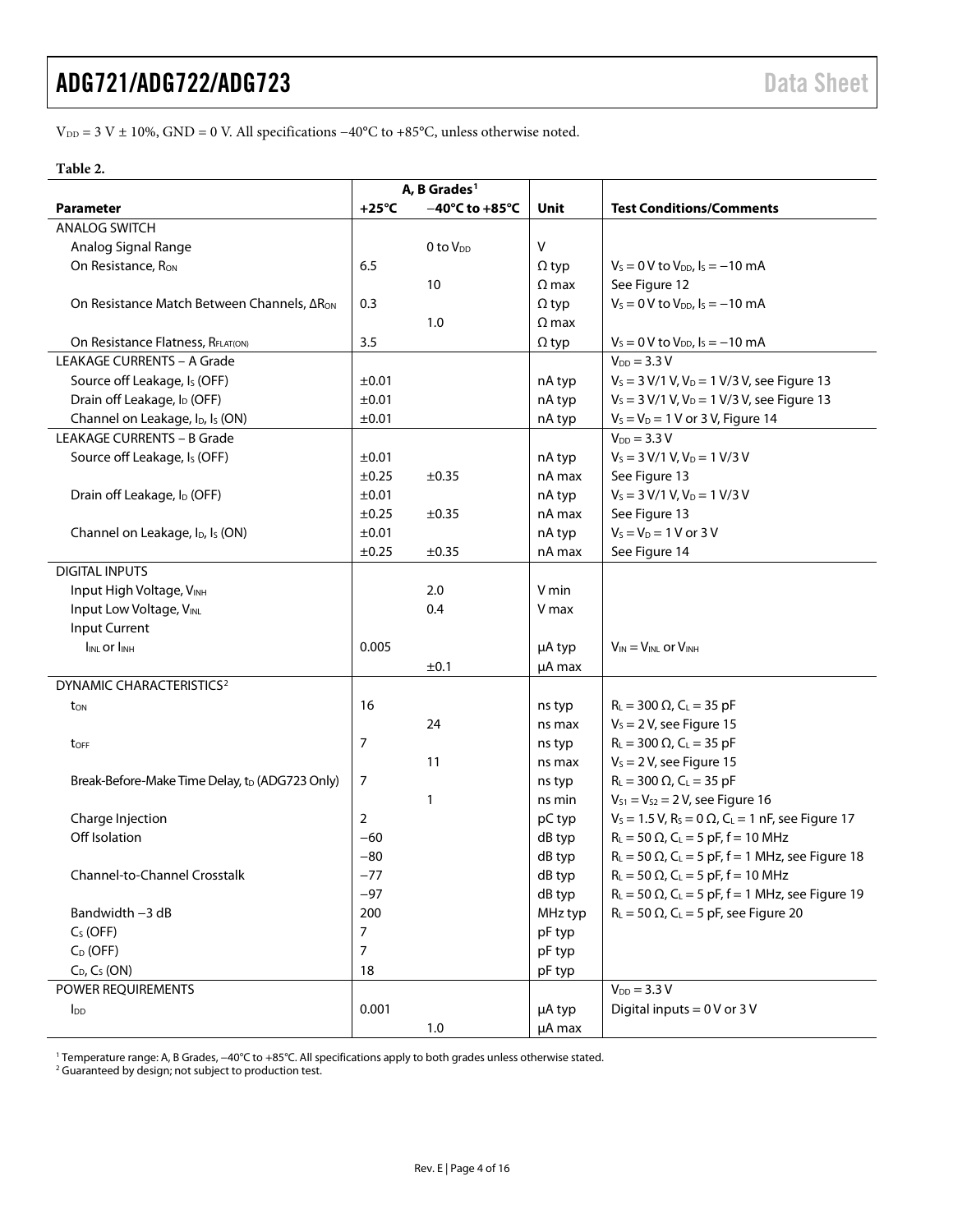## <span id="page-4-1"></span>Data Sheet **ADG721/ADG722/ADG723**

## <span id="page-4-0"></span>ABSOLUTE MAXIMUM RATINGS

 $T_A = 25$ °C unless otherwise noted.

### **Table 3.**

| Parameter                                    | Rating                                                                  |
|----------------------------------------------|-------------------------------------------------------------------------|
| V <sub>DD</sub> to GND                       | $-0.3$ V to $+7$ V                                                      |
| Analog, Digital Inputs <sup>1</sup>          | $-0.3$ V to V <sub>DD</sub> + 0.3 V or 30 mA,<br>whichever occurs first |
| Continuous Current, S or D                   | 30 mA                                                                   |
| Operating Temperature Range                  |                                                                         |
| Industrial (A, B Grade)                      | $-40^{\circ}$ C to $+85^{\circ}$ C                                      |
| Storage Temperature Range                    | $-65^{\circ}$ C to $+150^{\circ}$ C                                     |
| Junction Temperature                         | $+150^{\circ}$ C                                                        |
| 8-Lead MSOP                                  |                                                                         |
| $\theta_{JA}$ Thermal Impedance              | 206°C/W                                                                 |
| $\theta_{\text{JC}}$ Thermal Impedance       | 44°C/W                                                                  |
| 8-Lead LFCSP (4-Layer Board)                 |                                                                         |
| $\theta_{JA}$ Thermal Impedance <sup>1</sup> | 50.8°C/W                                                                |
| Lead Temperature, Soldering                  |                                                                         |
| Vapor Phase (60 sec)                         | $215^{\circ}$ C                                                         |
| Infrared (15 sec)                            | $220^{\circ}$ C                                                         |
| Lead-Free Temperature,<br>Soldering          |                                                                         |
| IR Reflow, Peak Temperature                  | 260°C (+0/-5°C)                                                         |
| Time at Peak Temperature                     | 10 sec to 40 sec                                                        |
| ESD                                          | 2 kV                                                                    |

Stresses above those listed under Absolute Maximum Ratings may cause permanent damage to the device. This is a stress rating only; functional operation of the device at these or any other conditions above those indicated in the operational section of this specification is not implied. Exposure to absolute maximum rating conditions for extended periods may affect device reliability.

### **ESD CAUTION**



ESD (electrostatic discharge) sensitive device. Charged devices and circuit boards can discharge without detection. Although this product features patented or proprietary protection circuitry, damage may occur on devices subjected to high energy ESD. Therefore, proper ESD precautions should be taken to avoid performance degradation or loss of functionality.

1 Assumes exposed paddle is tied to ground.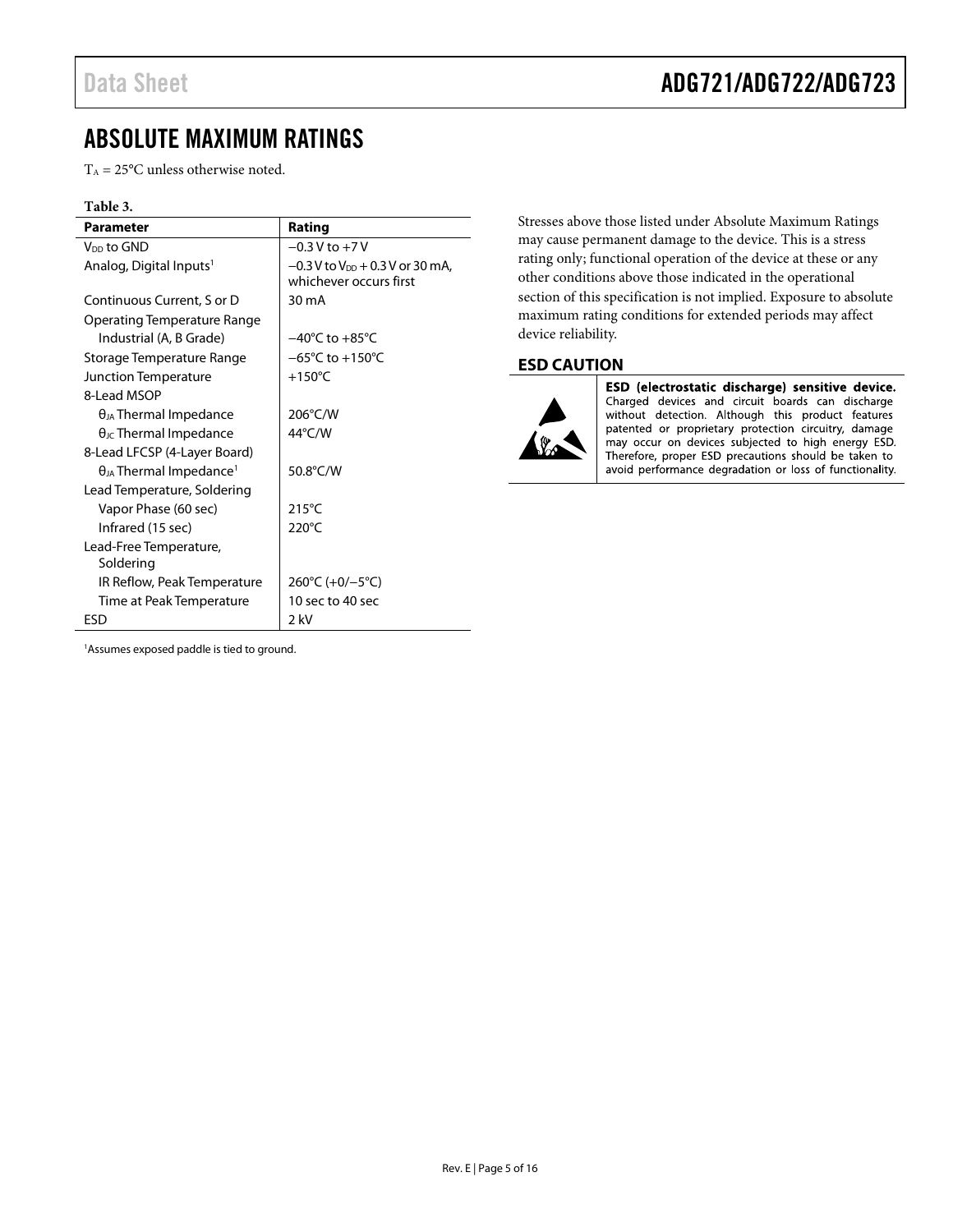## <span id="page-5-0"></span>PIN CONFIGURATION AND PIN DESCRIPTIONS



#### **Table 4. Pin Function Descriptions**

| Pin No. | <b>Mnemonic</b>        | <b>Descriptions</b>                                  |
|---------|------------------------|------------------------------------------------------|
|         | S1                     | Source Pin 1. May be an input or an output.          |
|         | D <sub>1</sub>         | Drain Pin 1. May be an input or an output.           |
|         | IN2                    | Logic Control Input for Switch $S2 \rightarrow D2$ . |
| 4       | <b>GND</b>             | Ground (0 V) Reference.                              |
|         | S <sub>2</sub>         | Source Pin 2. May be an input or an output.          |
| 6       | D <sub>2</sub>         | Drain Pin 2. May be an input or an output.           |
|         | IN1                    | Logic Control Input for Switch S1→D1.                |
| 8       | <b>V</b> <sub>DD</sub> | Positive Power Supply Input.                         |

#### **Table 5. Truth Table (ADG721/ADG722)**

| ADG721 In | ADG722 In | <b>Switch Condition</b> |
|-----------|-----------|-------------------------|
|           |           | Off                     |
|           |           |                         |

#### **Table 6. Truth Table (ADG723)**

| $14010$ of $1144$ $14010$ $(1120)$ |          |          |  |  |
|------------------------------------|----------|----------|--|--|
| Logic                              | Switch 1 | Switch 2 |  |  |
|                                    | Off      | On       |  |  |
|                                    | On       | Off      |  |  |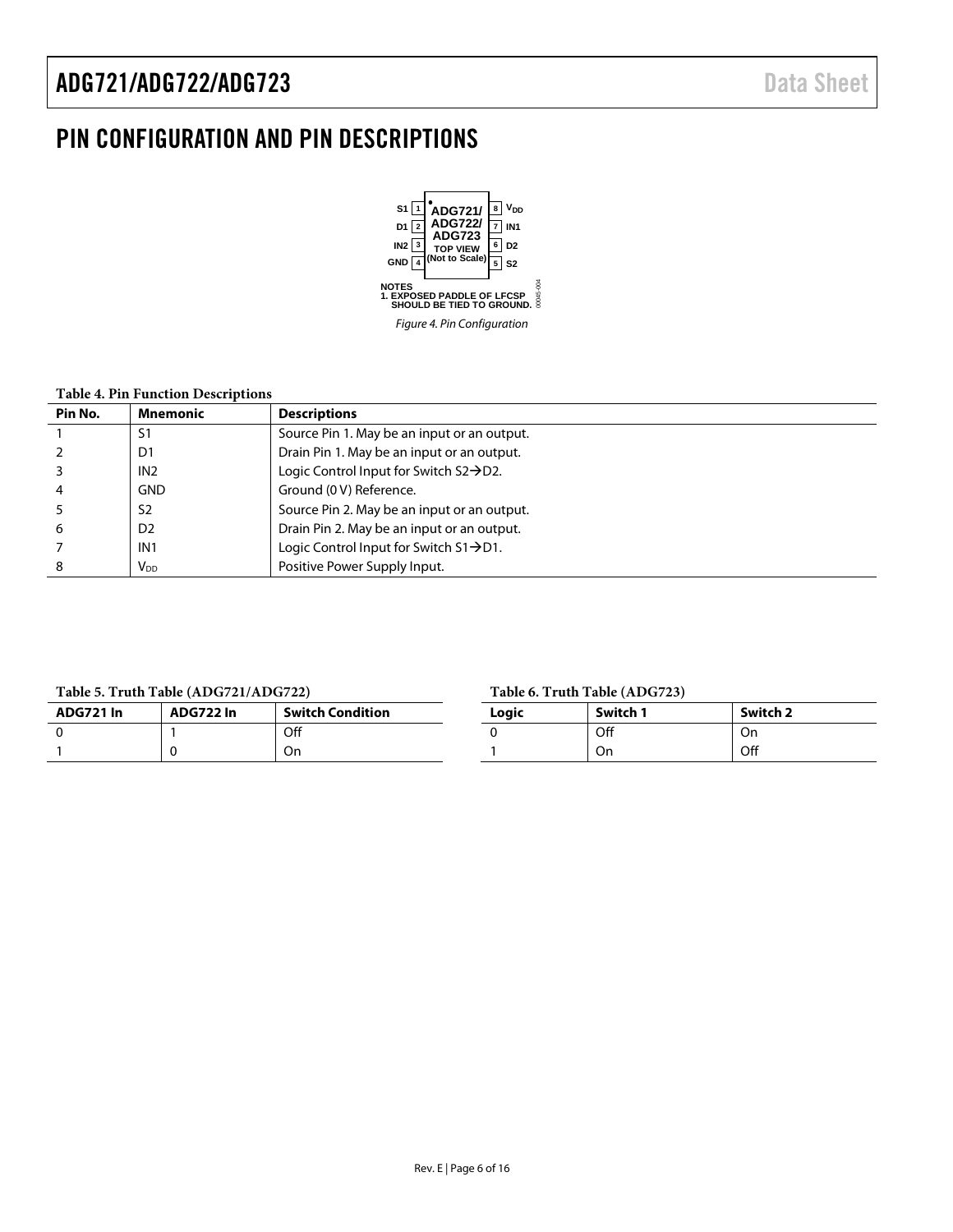## <span id="page-6-0"></span>**TERMINOLOGY**

 $V_{DD}$ 

Most positive power supply potential.

**GND**

Ground (0 V) reference.

**S**

Source terminal. May be an input or output.

**D**

Drain terminal. May be an input or output.

**IN** Logic control input.

**RON** Ohmic resistance between D and S.

**∆RON** On resistance match between any two channels, that is, RON max − RON min.

### **RFLAT(ON)**

Flatness is defined as the difference between the maximum and minimum value of on resistance as measured over the specified analog signal range.

**IS (OFF)** Source leakage current with the switch off.

 $I_D$  (OFF) Drain leakage current with the switch off.

 $I<sub>D</sub>, I<sub>S</sub> (ON)$ Channel leakage current with the switch on.

## Data Sheet **ADG721/ADG722/ADG723**

 $V_D$   $(V_S)$ Analog voltage on the D and S terminals.

**CS (OFF)** Off switch source capacitance.

**CD (OFF)** Off switch drain capacitance.

**CD, CS (ON)** On switch capacitance.

**tON** Delay between applying the digital control input and the output switching on.

**tOFF**

Delay between applying the digital control input and the output switching off.

### $t_D$

Off time or on time measured between the 90% points of both switches, when switching from one address state to another (ADG723 only).

### **Crosstalk**

A measure of unwanted signal that is the result of parasitic capacitance.

**Off Isolation** A measure of unwanted signal coupling through an off switch.

**Charge Injection** A measure of the glitch impulse transferred during switching.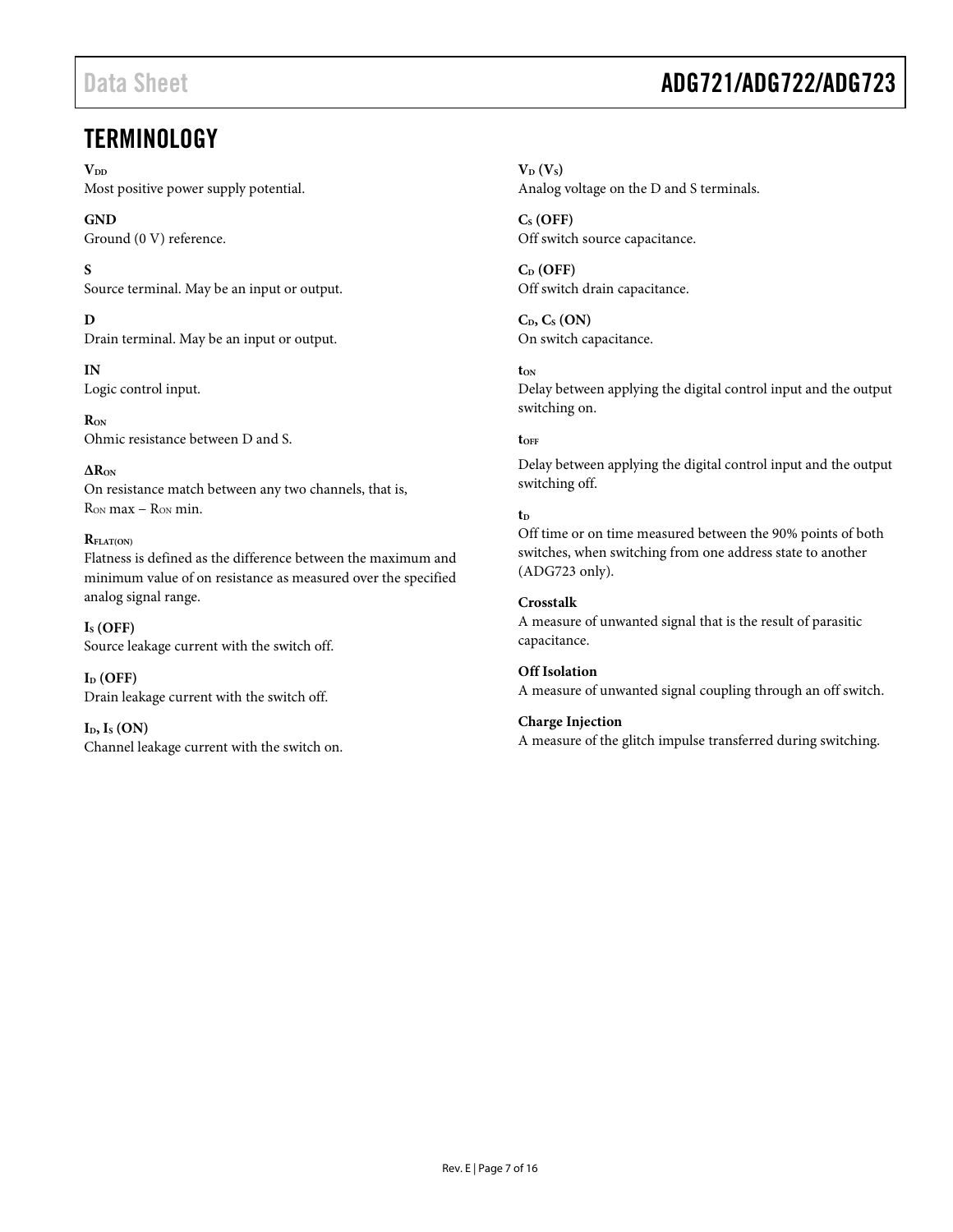## <span id="page-7-0"></span>TYPICAL PERFORMANCE CHARACTERISTICS



*Figure 5. On Resistance as a Function of V<sub>D</sub> (V<sub>s</sub>), Single Supplies* 



*Figure 6. On Resistance as a Function of a V<sub>D</sub> (V<sub>S</sub>) for Different Temperatures, VDD = 3 V*



*Figure 7. On Resistance as a Function of V<sub>D</sub> (V<sub>S</sub>) for Different Temperatures,*  $V_{DD} = 5 V$ 



*Figure 8. Supply Current vs. Input Switching Frequency*



*Figure 9. Off Isolation vs. Frequency*

<span id="page-7-1"></span>

*Figure 10. Crosstalk vs. Frequency*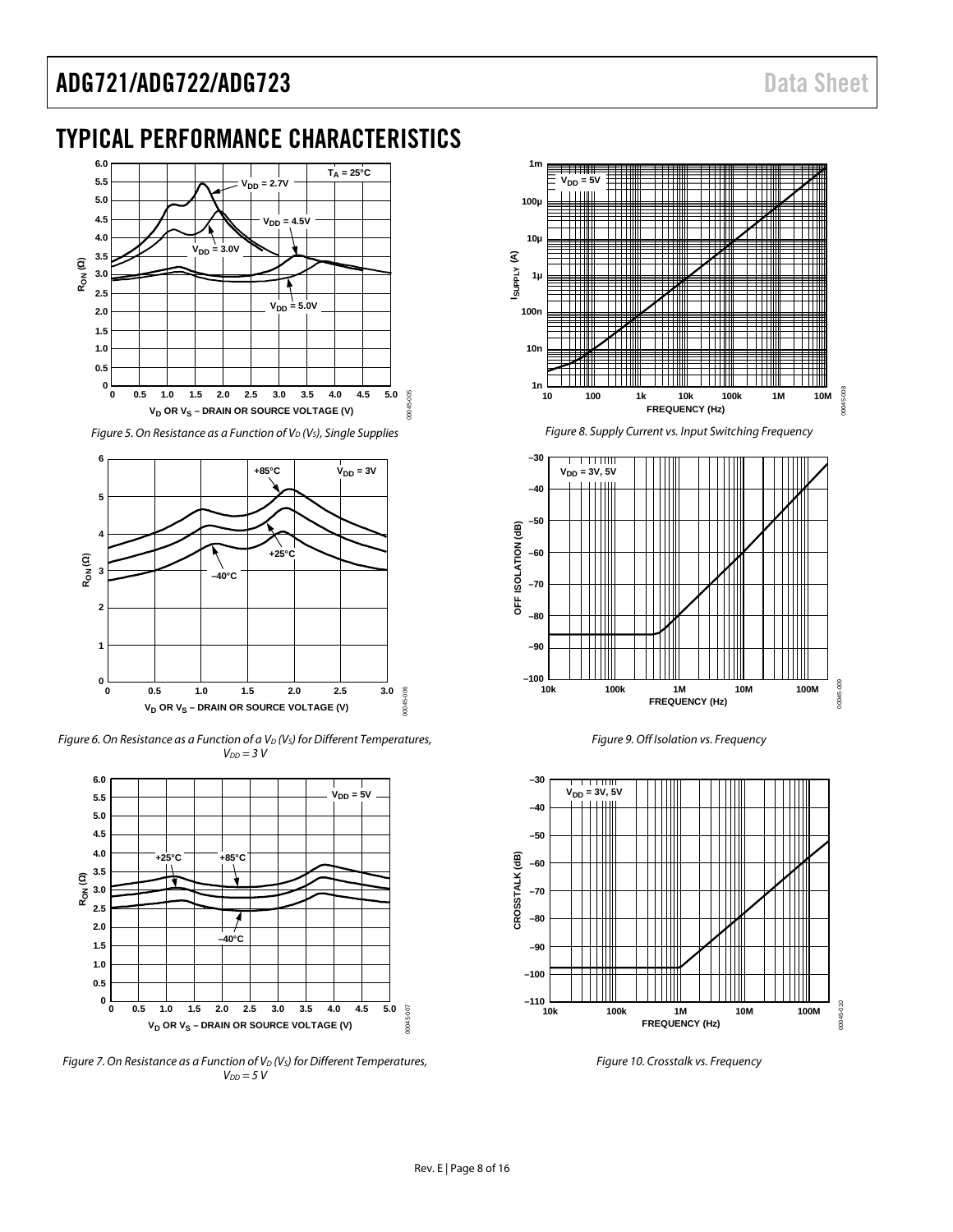<span id="page-8-0"></span>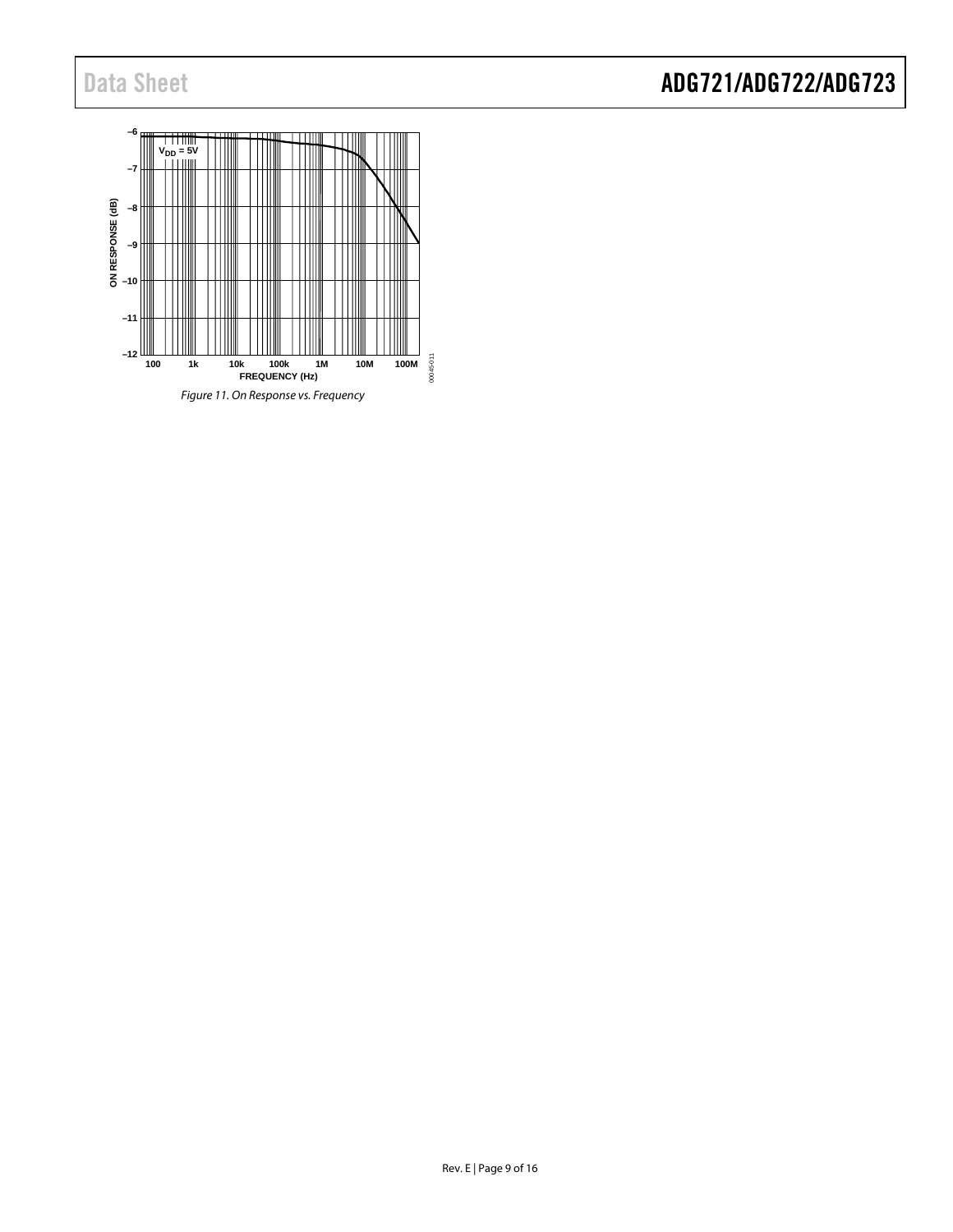### <span id="page-9-0"></span>TEST CIRCUITS

<span id="page-9-3"></span><span id="page-9-2"></span><span id="page-9-1"></span>

<span id="page-9-6"></span><span id="page-9-5"></span><span id="page-9-4"></span>

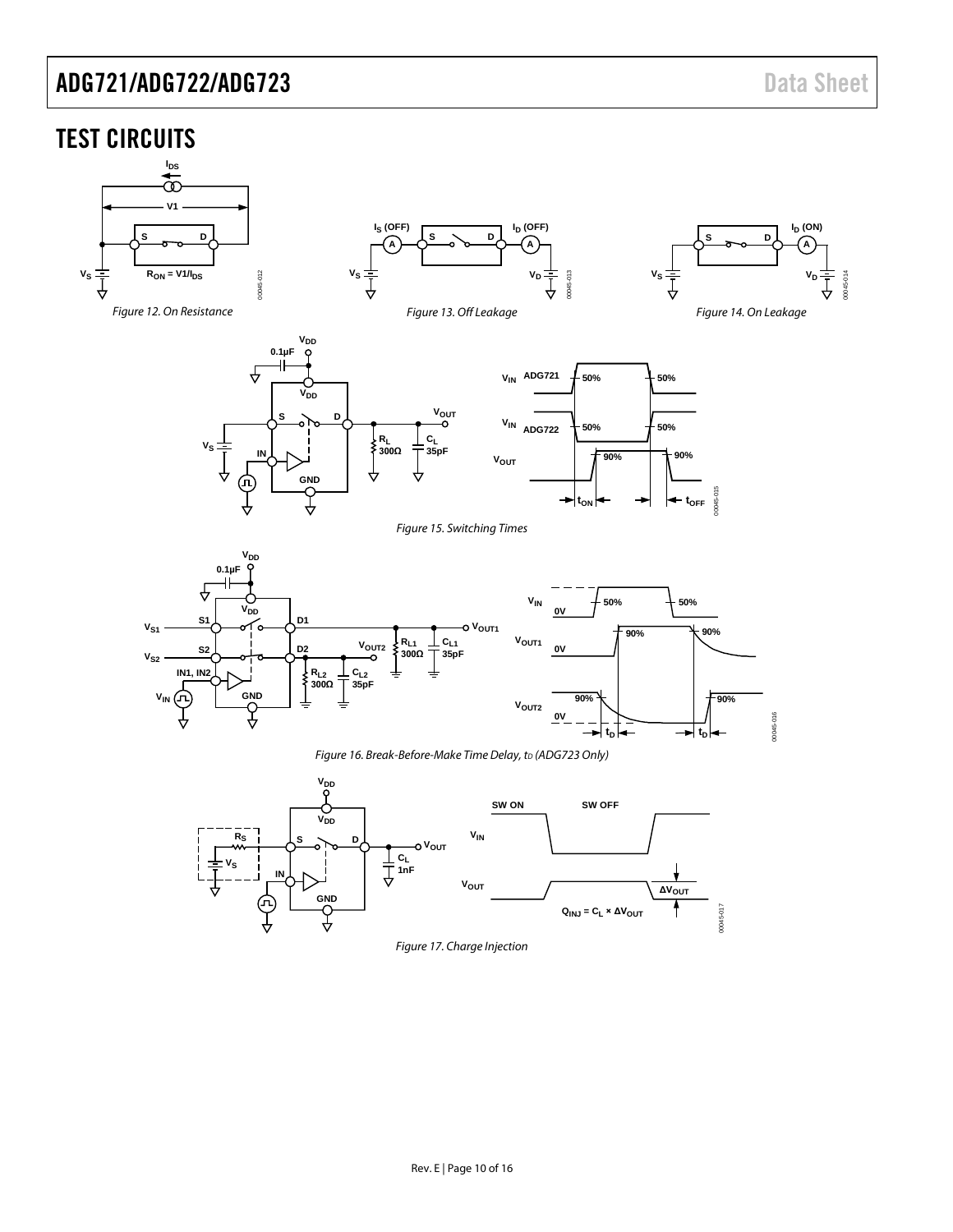## Data Sheet **ADG721/ADG722/ADG723**

<span id="page-10-2"></span><span id="page-10-1"></span><span id="page-10-0"></span>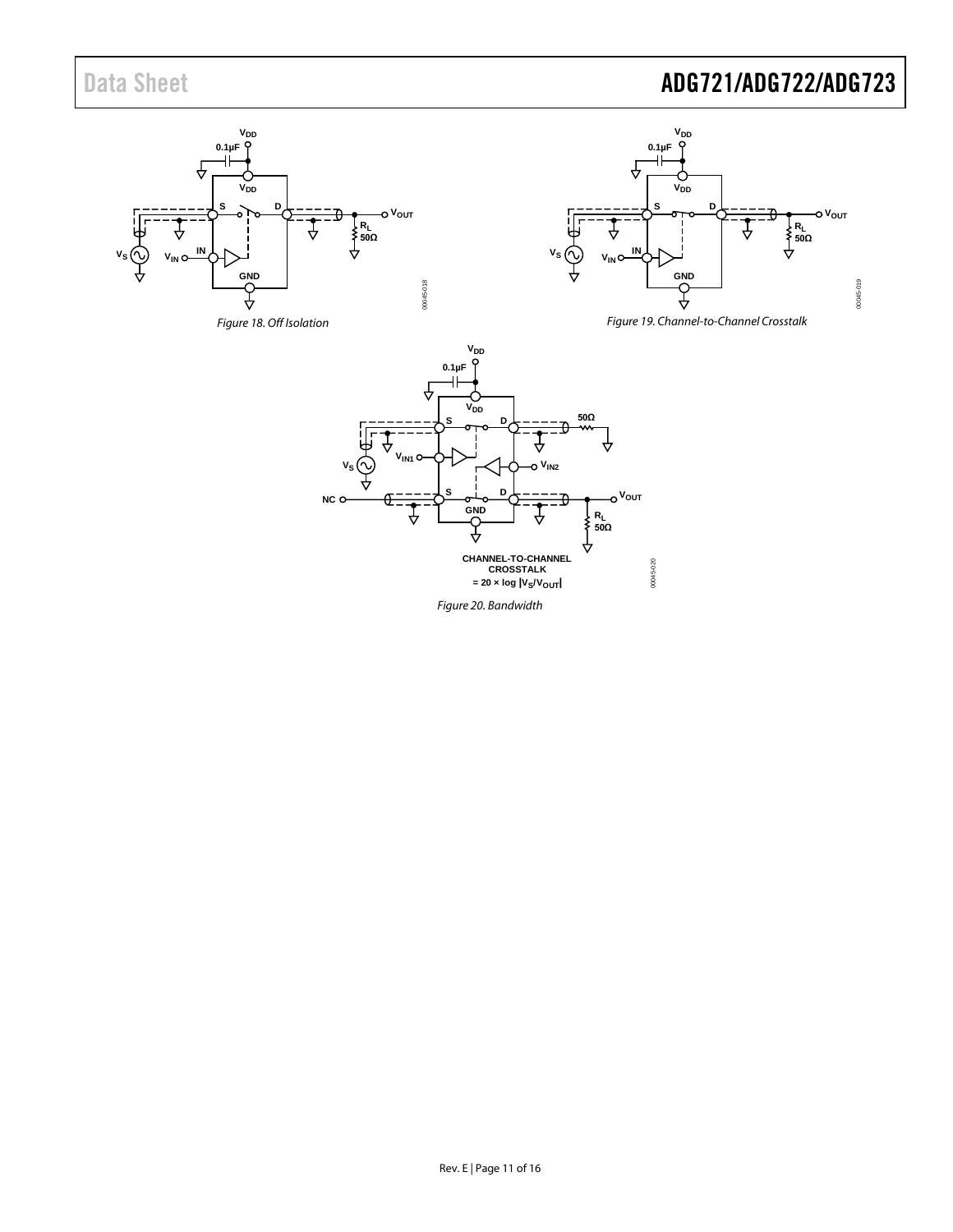## <span id="page-11-0"></span>APPLICATIONS

The ADG721/ADG722/ADG723 belong to a new family of Analog Devices CMOS switches. This series of general-purpose switches has improved switching times, lower on resistance, higher bandwidths, low power consumption, and low leakage currents.

### <span id="page-11-1"></span>**ADG721/ADG722/ADG723 SUPPLY VOLTAGES**

Functionality of the ADG721/ADG722/ADG723 extends from a 1.8 V to a 5.5 V single supply, which makes it ideal for batterypowered instruments, where important design parameters are power efficiency and performance.

It is important to note that the supply voltage affects the input signal range, the on resistance, and the switching times of the part. The typical performance characteristics and the specifications clearly show the effects of the power supplies.

For  $V_{DD} = 1.8$  V, on resistance is typically 40  $\Omega$  over the temperature range.

### <span id="page-11-2"></span>**ON RESPONSE VS. FREQUENCY**

[Figure 21](#page-11-4) illustrates the parasitic components that affect the ac performance of CMOS switches (the switch is shown surrounded by a box). Additional external capacitances further degrade some aspects of performance. These capacitances affect feedthrough, crosstalk, and system bandwidth.



<span id="page-11-4"></span>*Figure 21. Switch Represented by Equivalent Parasitic Components*

The transfer function that describes the equivalent diagram of the switch [\(Figure 21\)](#page-11-4) is of the form (A)s, as shown in the following equation:

$$
A(s) = R_T \left[ \frac{s(R_{ON} C_{DS}) + 1}{s(R_{ON} C_T R_T) + 1} \right]
$$

where:

 $C_T = C_{LOAD} + C_D + C_{DS}$  $R_T = R_{LOAD}/(R_{LOAD} + R_{ON})$  The signal transfer characteristic is dependent on the switch channel capacitance, C<sub>DS</sub>. This capacitance creates a frequency zero in the numerator of the transfer function A(s). Because the switch on resistance is small, this zero usually occurs at high frequencies. The bandwidth is a function of the switch output capacitance combined with C<sub>DS</sub> and the load capacitance. The frequency pole corresponding to these capacitances appears in the denominator of A(s).

The dominant effect of the output capacitance,  $C<sub>D</sub>$ , causes the pole breakpoint frequency to occur first. Therefore, in order to maximize bandwidth, a switch must have a low input and output capacitance and low on resistance (see [Figure 11\)](#page-8-0).

### <span id="page-11-3"></span>**OFF ISOLATION**

Off isolation is a measure of the input signal coupled through an off switch to the switch output. The capacitance,  $C_{DS}$ , couples the input signal to the output load, when the switch is off, as shown in [Figure 22.](#page-11-5)



<span id="page-11-5"></span>The larger the value of  $C_{DS}$ , the larger the value of feedthrough produced[. Figure 9](#page-7-1) illustrates the drop in off isolation as a function of frequency. From dc to roughly 1 MHz, the switch shows better than −80 dB isolation. Up to frequencies of 10 MHz, the off isolation remains better than −60 dB. As the frequency increases, more and more of the input signal is coupled through to the output. Off isolation can be maximized by choosing a switch with the smallest C<sub>DS</sub> possible. The values of load resistance and capacitance also affect off isolation because they contribute to the coefficients of the poles and zeros in the transfer function of the switch when open.

$$
A(s) = \left[ \frac{s(R_{LOAD} C_{DS})}{s(R_{LOAD})(C_{LOAD} + C_D + C_{DS}) + 1} \right]
$$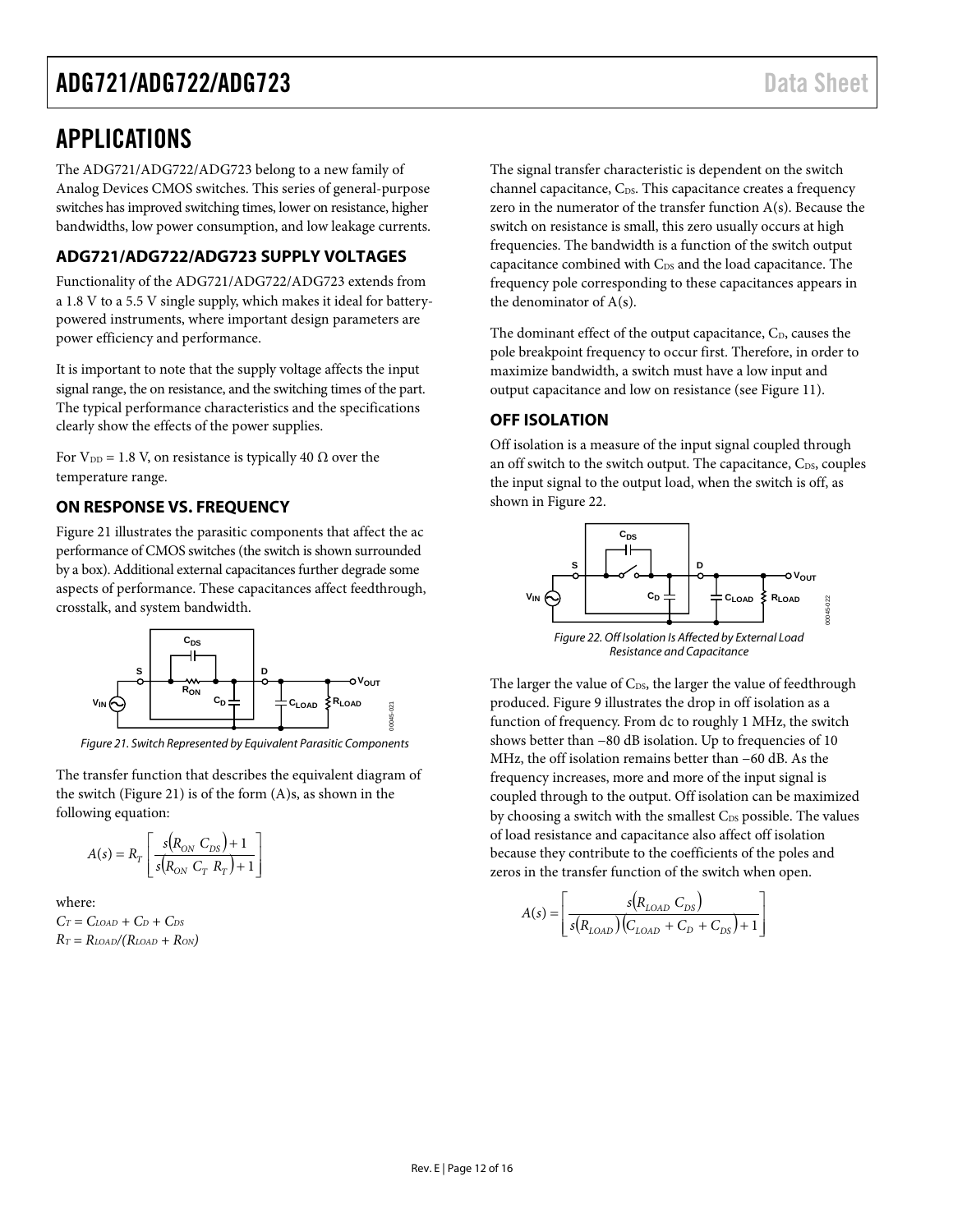## <span id="page-12-0"></span>OUTLINE DIMENSIONS

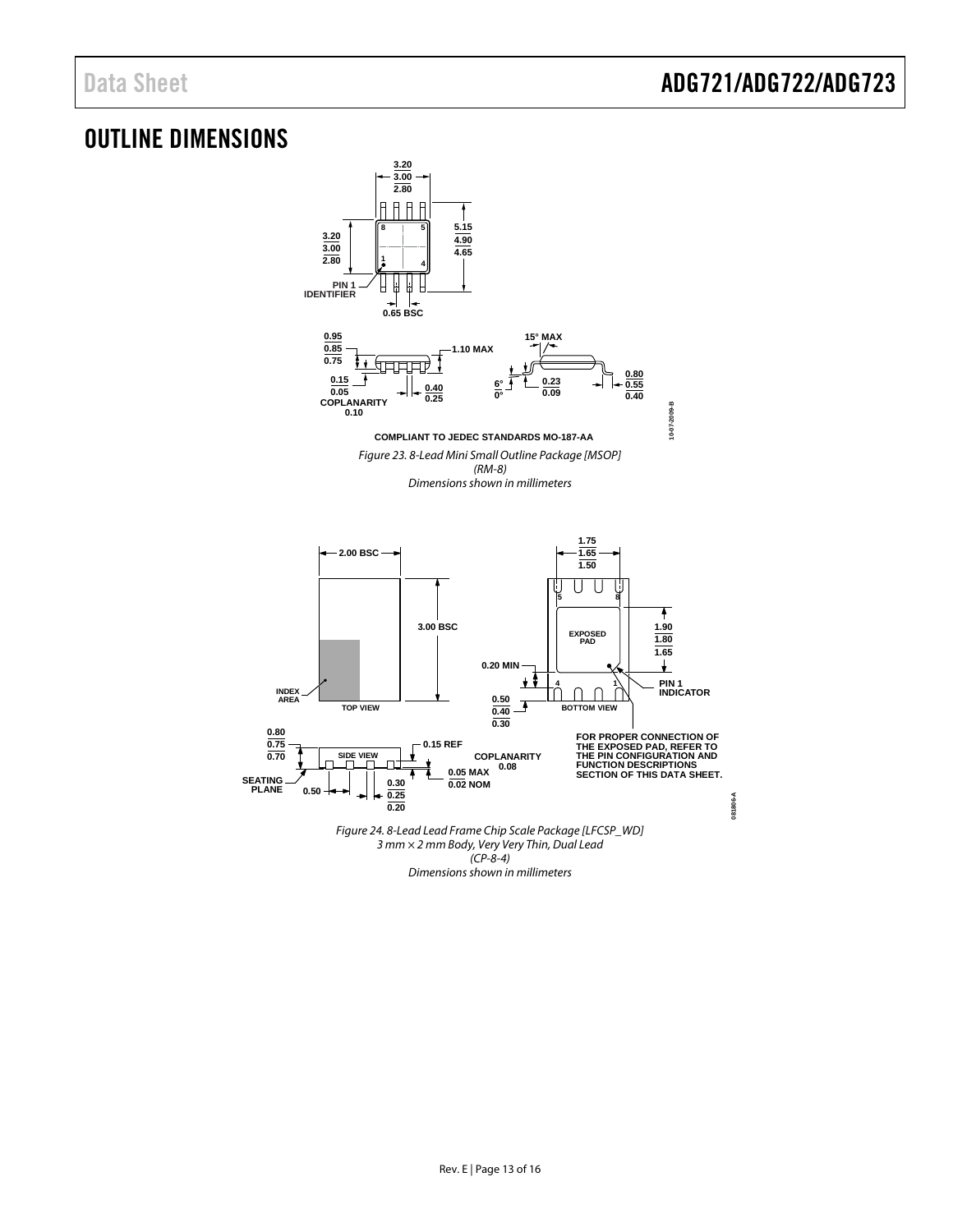### <span id="page-13-0"></span>**ORDERING GUIDE**

| Model <sup>1</sup> | <b>Temperature Range</b>           | <b>Package Description</b> | <b>Package Option</b> | Branding <sup>2</sup> |
|--------------------|------------------------------------|----------------------------|-----------------------|-----------------------|
| ADG721BRM          | $-40^{\circ}$ C to $+85^{\circ}$ C | 8-Lead MSOP                | <b>RM-8</b>           | S6B                   |
| ADG721BRM-REEL     | $-40^{\circ}$ C to $+85^{\circ}$ C | 8-Lead MSOP                | $RM-8$                | S6B                   |
| ADG721BRM-REEL7    | $-40^{\circ}$ C to $+85^{\circ}$ C | 8-Lead MSOP                | RM-8                  | S6B                   |
| ADG721BRMZ         | $-40^{\circ}$ C to $+85^{\circ}$ C | 8-Lead MSOP                | $RM-8$                | #S6B                  |
| ADG721BRMZ-REEL    | $-40^{\circ}$ C to $+85^{\circ}$ C | 8-Lead MSOP                | $RM-8$                | #S6B                  |
| ADG721BRMZ-REEL7   | $-40^{\circ}$ C to $+85^{\circ}$ C | 8-Lead MSOP                | $RM-8$                | #S6B                  |
| ADG721ACPZ-REEL    | $-40^{\circ}$ C to $+85^{\circ}$ C | 8-Lead LFCSP WD            | $CP-8-4$              | 17                    |
| ADG721ACPZ-REEL7   | $-40^{\circ}$ C to $+85^{\circ}$ C | 8-Lead LFCSP_WD            | $CP-8-4$              | 17                    |
| ADG722BRM          | $-40^{\circ}$ C to $+85^{\circ}$ C | 8-Lead MSOP                | $RM-8$                | S7B                   |
| ADG722BRM-REEL7    | $-40^{\circ}$ C to $+85^{\circ}$ C | 8-Lead MSOP                | <b>RM-8</b>           | S7B                   |
| ADG722BRMZ         | $-40^{\circ}$ C to $+85^{\circ}$ C | 8-Lead MSOP                | RM-8                  | #S7B                  |
| ADG722BRMZ-REEL    | $-40^{\circ}$ C to $+85^{\circ}$ C | 8-Lead MSOP                | RM-8                  | #S7B                  |
| ADG722BRMZ-REEL7   | $-40^{\circ}$ C to $+85^{\circ}$ C | 8-Lead MSOP                | $RM-8$                | #S7B                  |
| ADG722ACPZ-REEL    | $-40^{\circ}$ C to $+85^{\circ}$ C | 8-Lead LFCSP WD            | $CP-8-4$              | 0U                    |
| ADG722ACPZ-REEL7   | $-40^{\circ}$ C to $+85^{\circ}$ C | 8-Lead LFCSP_WD            | $CP-8-4$              | <sub>0U</sub>         |
| ADG723BRM          | $-40^{\circ}$ C to $+85^{\circ}$ C | 8-Lead MSOP                | $RM-8$                | S8B                   |
| ADG723BRM-REEL     | $-40^{\circ}$ C to $+85^{\circ}$ C | 8-Lead MSOP                | $RM-8$                | S8B                   |
| ADG723BRM-REEL7    | $-40^{\circ}$ C to $+85^{\circ}$ C | 8-Lead MSOP                | $RM-8$                | S8B                   |
| ADG723BRMZ         | $-40^{\circ}$ C to $+85^{\circ}$ C | 8-Lead MSOP                | RM-8                  | #S8B                  |
| ADG723BRMZ-REEL    | $-40^{\circ}$ C to $+85^{\circ}$ C | 8-Lead MSOP                | RM-8                  | #S8B                  |
| ADG723BRMZ-REEL7   | $-40^{\circ}$ C to $+85^{\circ}$ C | 8-Lead MSOP                | $RM-8$                | #S8B                  |
| ADG723ACPZ-REEL    | $-40^{\circ}$ C to $+85^{\circ}$ C | 8-Lead LFCSP WD            | $CP-8-4$              | S <sub>2</sub> N      |
| ADG723ACPZ-REEL7   | $-40^{\circ}$ C to $+85^{\circ}$ C | 8-Lead LFCSP WD            | $CP-8-4$              | S <sub>2</sub> N      |

 $1 Z =$  RoHS Compliant Part; # denotes lead-free product may be top or bottom marked.

 $^2$  Branding = due to package size limitations, these three characters represent the part number.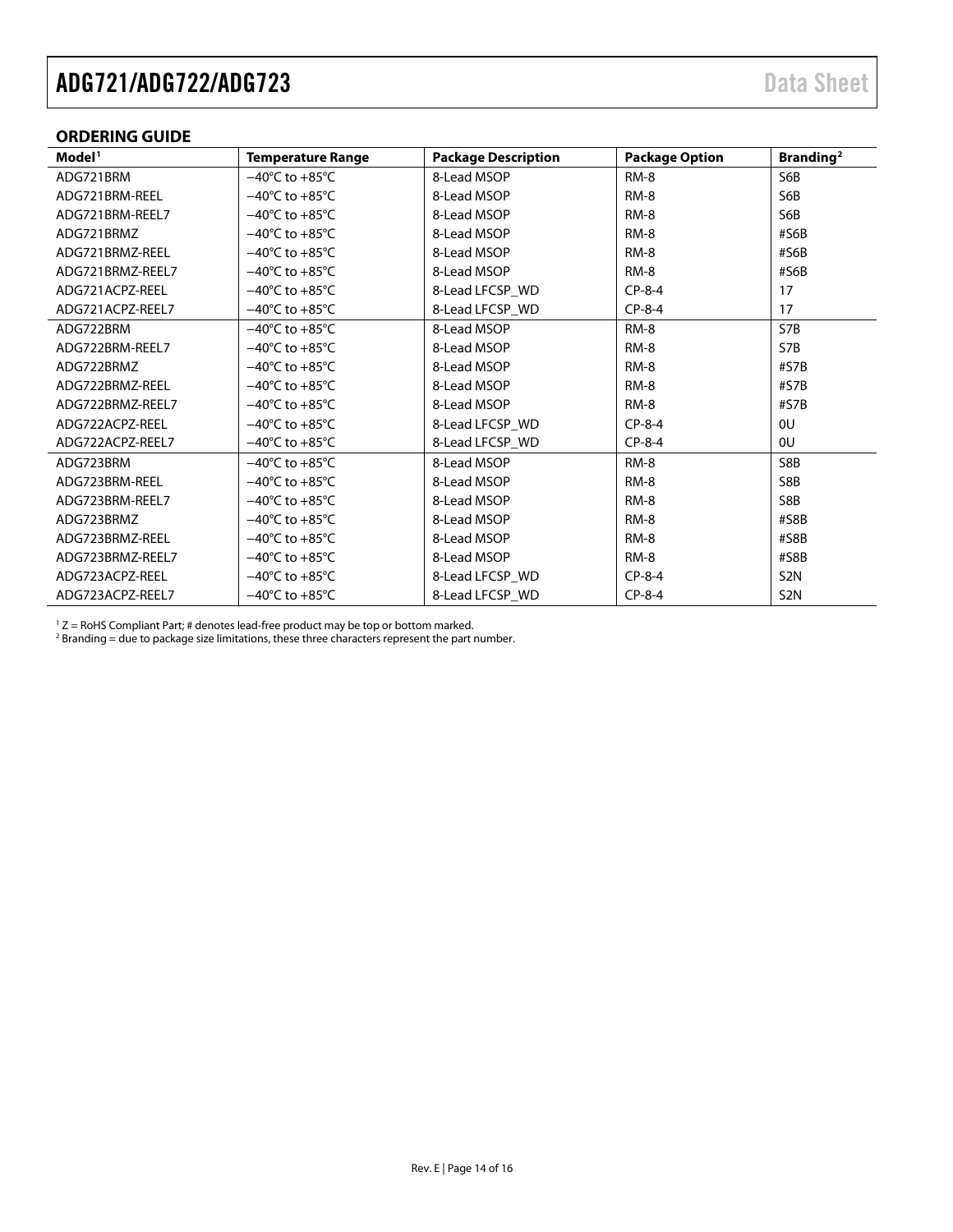## **NOTES**